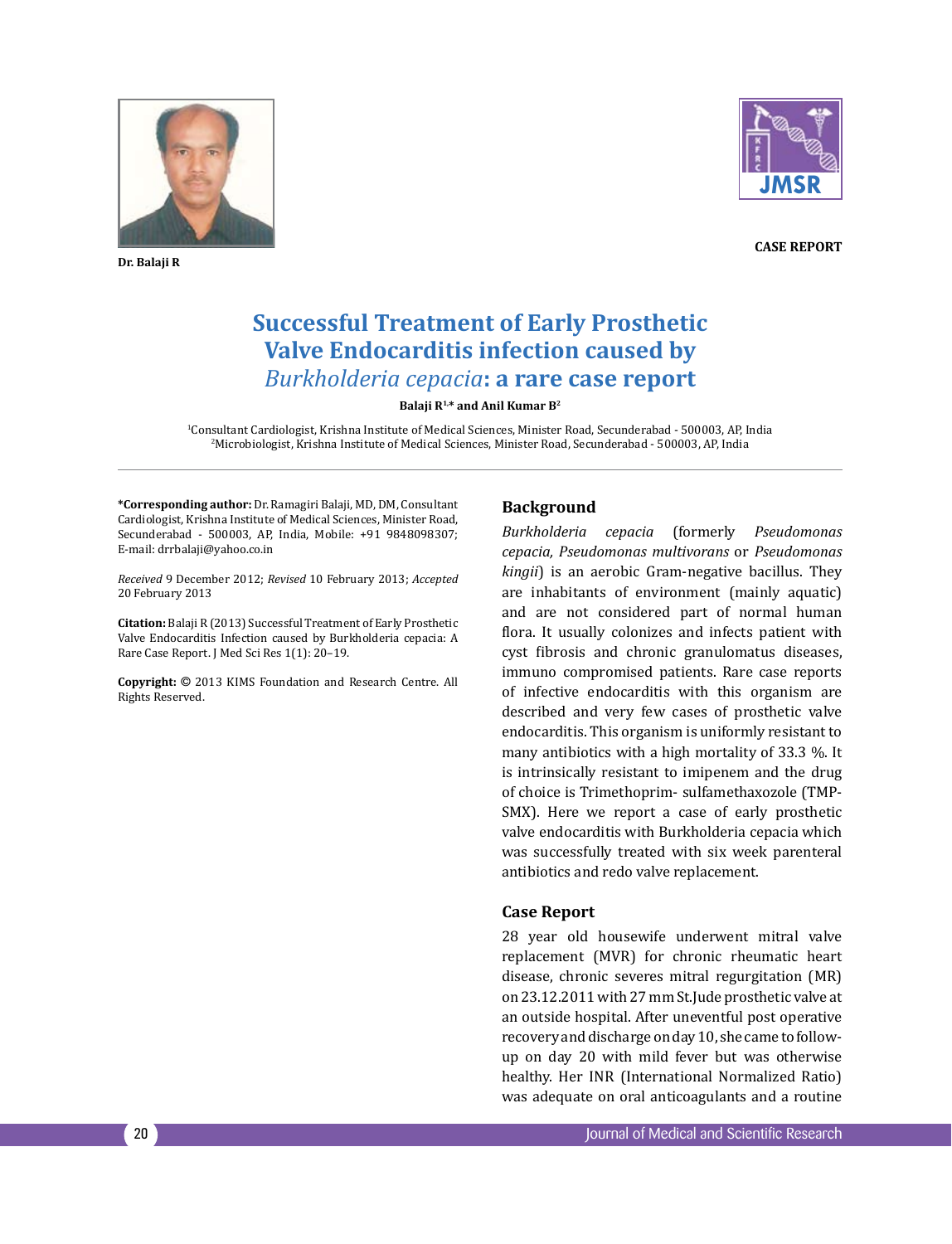screening echocardiogram showed no abnormality with valve. 10 days later she was admitted in the same hospital with high grade intermittent fever of seven days duration with chills and rigors and loss of appetite. She was shifted to our hospital on 17 January 2012. She was admitted and thoroughly investigated including blood was sent for culture and sensitivity. On physical examination she appeared ill, febrile (102°F) had tachycardia (110 bpm regular), and tachypneoa (22 breaths/min) her blood pressure was 110/70 mmHg. There were no signs of congestive heart failure, lungs were clear, prosthetic valve click was sharp and easily audible. 2D echo cardiogram revealed vegetations on the atrial side of mitral prosthetic valve but without valvular / paravalvular leak. The gradients across the mitral valve were normal. Her INR was 1.86 (on warfarin 4 mg daily), chest radiograph revealed clear lungs. The biochemistry reports revealed Hb 11.1 gms%, WBC 14400 cells/cumm. Her renal and liver parameters were normal. She was given symptomatic therapy without antibiotics waiting for culture reports. 3 days (27.01.2012) later her blood culture reports revealed growth of very rare bacteria- *Burkholderia cepacia* sensitive to trimethoprim- sulfamethaxozole (TMP-SMX), levofloxacin, and ceftazidime and resistant to imipenem, amikacin, gentamycin & tobramycin, tetracycline and ampicillin. As it was first time for us to hear about this bacterium we have reviewed literature (1) and found that TMP-SMX is the drug of choice which was started – 100 mg/kg body weight intravenously in 3 divided doses. She was also given Inj. Levofloxacin 500 mg IV - Once Daily, Inj. Ceftazidime 2 gms IV thrice daily. Patient became apyrexial 72 hrs later and improved symptomatically. At that time we decided to give 6 weeks of IV antibiotic therapy continuously as the mechanical valve is functioning well. On day 10 of IV antibiotic therapy patient developed subacute onset of class III SOB (shortness of breath) resting tachypnoea & tachycardia along with loud pansystolic murmur at apex radiating to axilla. The repeat Echo revealed multiple vegetations on the mitral prosthesis (as before) and severe paravalvular MR (a new finding). In view of echo findings a valve dehiscence is suspected and urgent surgery proposed, which was performed successfully very next day. Preoperatively, many large vegetations were observed on the prosthesis along with 2 cms valve dehiscence at around 7'o' clock position. She underwent redo-MVR with excision of the prosthetic

mitral valve in Toto along with vegetations and thorough debridement and local injection of susceptible antibiotics in to annulus. A new SJM 25 mm Mitral prosthetic valve was kept in situ and carefully resecured. Patient recovered smoothly post operatively and shifted to step down care on day 4. Later she was shifted to the wards. She was continued on triple parental antibiotics therapy till her levofloxacin is discontinued on day 21. She was discharged on day 10th of post operation and continued on IV TPM- SMX and ceftazidime (IV) for a total course of six weeks which she took at home. Patient was completely apyrexial since third day after starting the IV antibiotics till 60 days post op. At the end of antibiotic therapy her general condition improved further and she was ambulatory. Her general condition further improved, with no signs of heart failure or recurrence of MR. Her repeat blood culture at the end of 6 weeks of antibiotic therapy was sterile.

### **Discussion**

#### **Our case is unique on several fronts**

Infection with Burkholderia cepacia was mostly described in IV drug abusers and 80 % of cases were involved with tricuspid valve. The mortality in early prosthetic valve endocarditis (PVE) was substantial (up to 77% and more so with this species). Isolation of this organism was difficult and for that department of microbiology, KIMS did a commendable job. Fortunately patient didn't receive any antibiotics for controlling fever prior to blood culture was enhancing the chances of isolation of the organism. Anti microbial resistance of *Burkholderia cepacia* poses great challenge in treating this infection. This pathogen is intrinsically resistant to amino glycosides and polymyxins. Therefore combination of antibiotics was required apart from specific TMP-SMX drug. The sudden onset of severe MR was unforeseen and time was not lost in doing urgent surgery. Surgical outcomes in such situations were not good but in our case the patient recovered completely due to the timely intervention and committed team to circumvent the problem.

Till date, not more than 10 cases of *Burkholderia cepacia* endocarditis were described in literature (1). In 70 % IV drug addicts tricuspid valve was involved. One case of aortic valve and one case of native mitral valve was also described (1, 2). There were only 4 reports of prosthetic mitral valve involvement